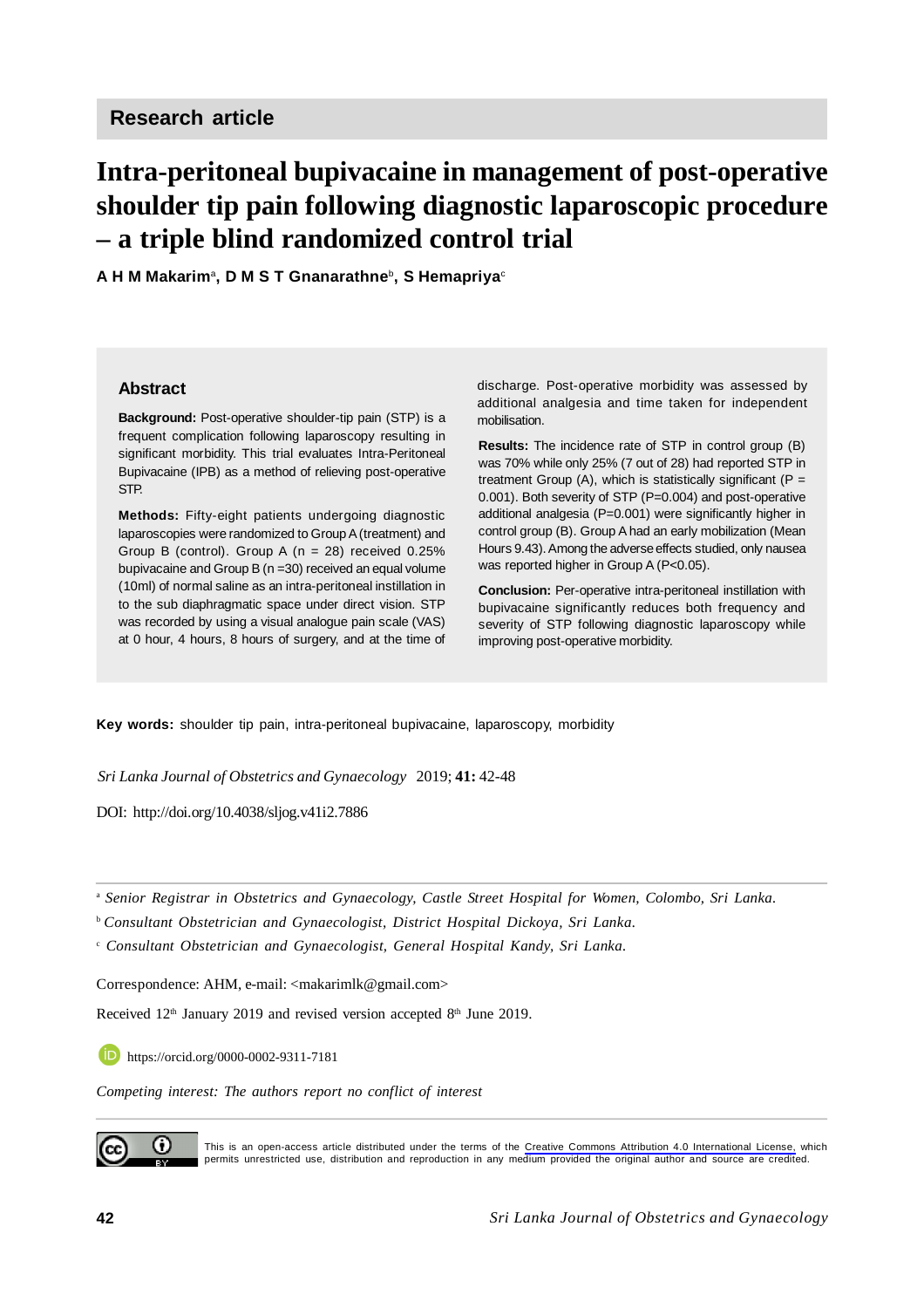## **Introduction**

The occurrence of shoulder tip pain (STP) following laparoscopy varies from 35%-80% across patient populations in different studies $1,2$ .

Mechanism of STP in laparoscopy was reviewed by Schoeffler, Diemunsch and Fourgeaud and they suggest rapid distension of peritoneum (due to introduction of  $CO<sub>2</sub>$ ) possibly causes tearing of blood vessels and traumatic traction of the phrenic nerve. Hence, pain is perceived by releasing of inflammatory mediators<sup>3</sup>.

Several methods have been tried to reduce postoperative STP following laparoscopic procedures. Bilateral rectus sheath block performed at the level above the umbilicus with 15ml of 0.25% bupivacaine on each side<sup>4</sup> , application of local anaesthesia (lidocaine) under the diaphragm through a sub phrenic catheter (but with conflicting results) $5,11$ , spinal anaesthesia<sup>6</sup> and NSAID analgesia<sup>7</sup> are few of those methods. Some researchers even tried with introduction of normal saline to sub phrenic space<sup>8</sup>.

The purpose of intra-peritoneal 0.25% Bupivacaine (IPB) administration is to block visceral nociceptive conduction by inhibiting sodium influx into nerve cells preventing depolarisation while providing an effective route of analgesia for postoperative shoulder tip pain<sup>5</sup>. Adverse reactions are rare when it is administrated correctly. Cardio toxicity when absorbed into systemic circulation and allergic reaction is not common. Other side effects are nausea, vomiting, vertigo, tinnitus, hypotension, bradycardia, and restless<sup>10</sup>. Literature review does not show that intra-peritoneal bupivacaine instillation is likely to mask the pain due to bowel perforation<sup>11,12</sup>.

#### **Rationale and justification**

Post-operative STP in laparoscopy is an important factor pertaining to morbidity according to the literature, as it causes shallow breathing of patient in immediate post-operative period which may result in reduced  $O_2$  saturation in blood, atelectasis and even pneumonia<sup>5</sup>. We have no data to say how common is the STP following laparoscopy in Sri Lanka. While

relieving such pain might improve morbidity including quick recovery. Hence, one might be able to do diagnostic laparoscopy as a 'day-case surgery' in Sri Lanka.

## **Materials and methods**

This is an institution based triple-blind randomised controlled clinical trial. This study was conducted in Teaching Hospital Kandy.

## **Inclusion criteria**

Those who admitted for diagnostic laparoscopic procedures (including Dye test) were recruited for this study.

## **Exclusion criteria**

- $\cdot$  BMI  $>25$
- Patients who underwent laparoscopy but with extra interventions (such as adhesiolysis, cystectomy)
- Laparoscopic procedure extended more than 45 min.

Clear written information was given in all 3 languages and informed consent was taken on admission. Sample size was calculated according to V. Kasiulevicinus & V. Šapoka<sup>14</sup>,

Sample size = 
$$
\frac{\{P_1 (1-P_1) + P_2 (1-P_2)\}}{(P_2-P_1)^2} * f(\alpha, \beta)
$$

P1 & P2 – estimated outcome as proportion in control & treatment groups respectively

- $\alpha$  type I error level (0.05)
- $\beta$  type II error or statistical power (0.2)
- $f(\alpha, \beta) = 7.8489$  (from the table)

According to the previous studies conducted, P1 & P2 are 28.6% and 63.3%. Therefore, sample size is 58. Of which cases are 28 (2 were excluded due to extension of surgery more than 45 min) and controls are 30. All patients were educated on how to use a visual analogue scale (VAS).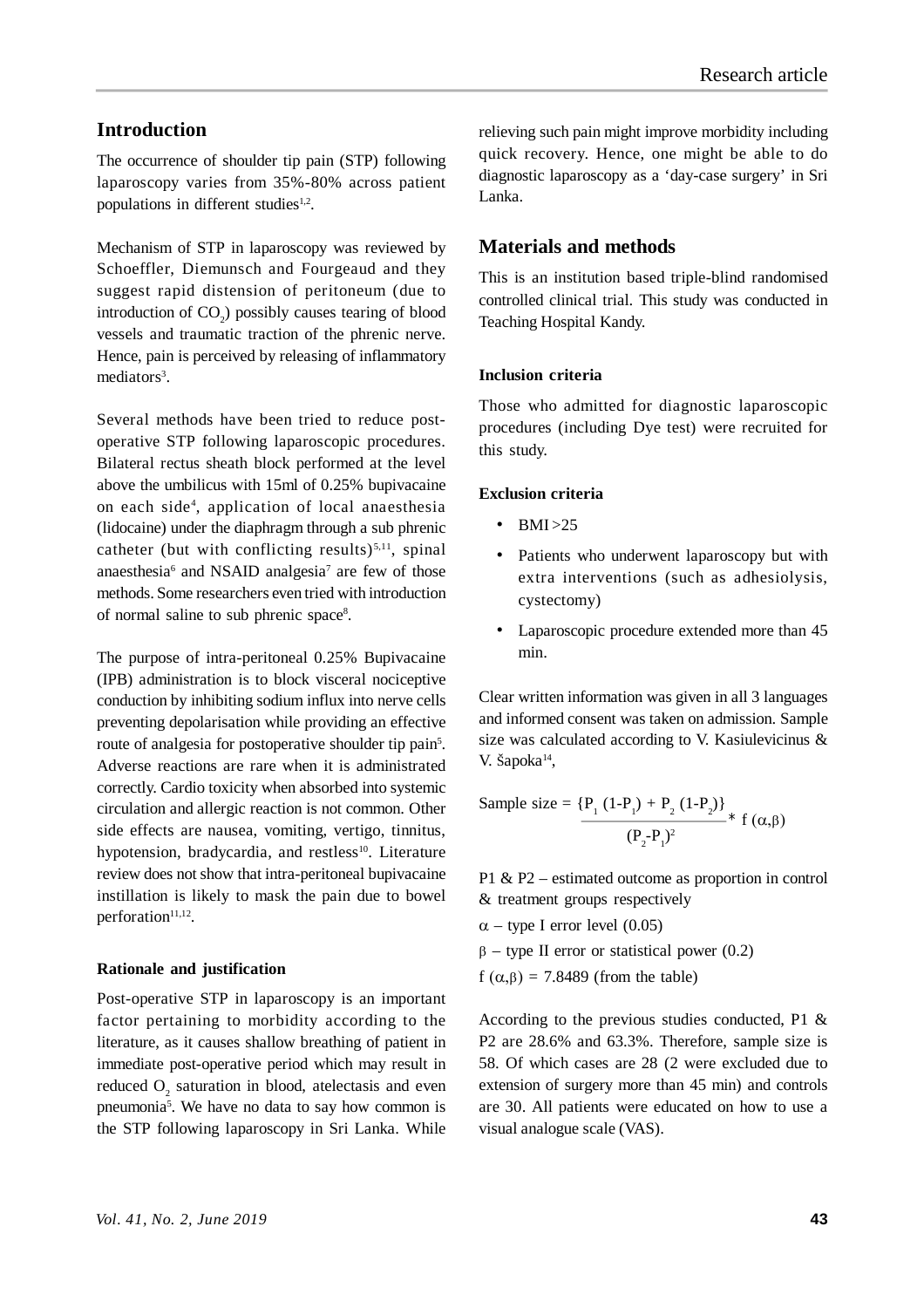

Figure. **Consort chart of the trial**

Simple randomisation was used by a computergenerated random number system (Excell-2010). Concealment was done by inserting the code into sealed opaque envelops by the House Officer. Envelopes were opened only after the anaesthesia by the Scrub Nurse and she prepared the syringe for instillation (either normal saline or bupivacaine accordingly). The patients were not aware about the group in which they belong to and the operator was not aware about the content of syringe. Hence, both the patient and the operator were blinded.

All laparoscopies were performed uniformly by the same operator with patients in modified Lloyd-Davies position under general anaesthesia. Pneumo-peritoneum was established by insufflation of  $CO<sub>2</sub>$  under constant 10 mmHg pressure and flow at a maximum of 3.5l/min. With 20 mmHg of pneumo-peritoneum, the scope was introduced through the primary port, and the procedure was carried-out with 15 mmHg of intra-abdominal pressure. After completion of procedure and before the removal of trocar, the laparoscopic injector (aspiration needle see Figure 1) was used for instillation of either 0.25% Bupivacaine (Group A) or normal saline (Group B) in to sub diaphragmatic space under direct vision. The volume of bupivacaine was calculated according to the body weight (2 mg/kg, 2.5 mg per ml in 0.25% vial). Group B received equal volume of normal saline. Since the injector can retain about 6 ml of fluid, we flushed it with equal amount of sterile distilled water (6 ml) after the dose of either bupivacaine or normal saline. Then the residual  $CO_2$  was evacuated. Local infiltration of bupivacaine (2.5 ml of 0.25%) was given to entry site in both groups identically to mask the pain due to entry site wound. Postoperative care was given uniformly to both groups according to the unit protocol.



Figure 1. **Laparoscopic aspiration needle.**

**44** *Sri Lanka Journal of Obstetrics and Gynaecology*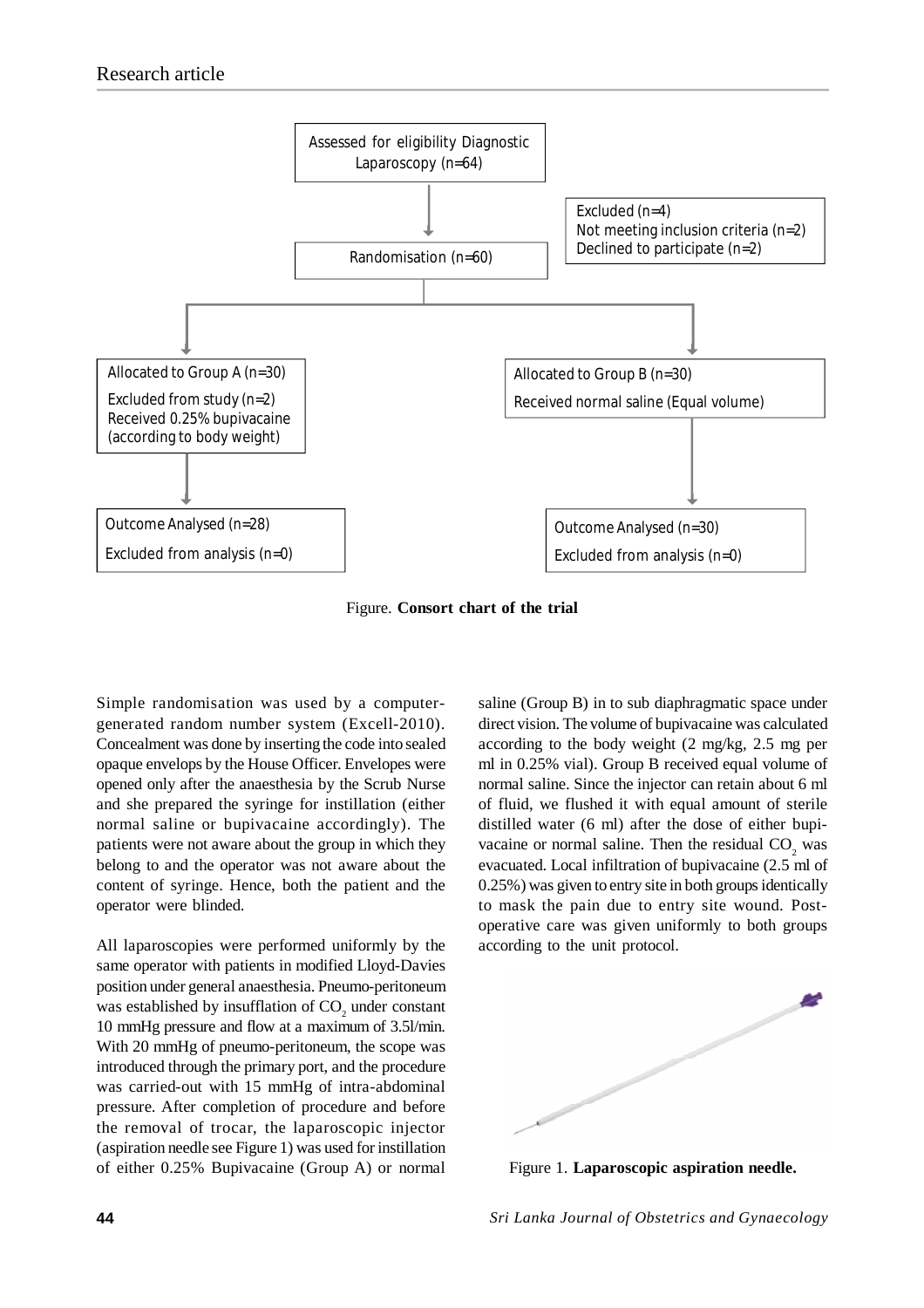Zero hour (0 hr) was taken as the time of arrival to the ward following surgery and the STP was assessed using the VAS at 0 hr, 4 hr, and 8 hr and on discharge (pain at discharge was assessed at '24 hours from 0 hour'). Those patients who had  $VAS > 4$ , were administered diclofenac suppository (50 mg) as rescue analgesia. Resident doctors were involved in entering the pain intensity by the VAS (they were unaware about the intervention made). "Additional analgesia" was referred when the consumption of diclofenac Na exceeds 2 or more times by the patient during 24 hours of procedure.

In analysis of side effect profile of bupivacaine, vomiting, nausea and systolic hypotension were taken into consideration. Here, vomiting of 2 or more was considered and hypotension was defined as more than 15mmHg drop of post-operative systolic blood pressure from pre-operative value, which was monitored hourly for 8 hours from 0 hour by calibrated automated blood pressure device. Patients were asked to grade the severity of nausea (1,2, or 3) and grade 3 was marked as 'nausea +'.

## **Outcome measures**

Primary outcome measures were incidence of postoperative STP and severity of pain. Secondary outcome measures were morbidity of patients in terms of hospital stay (in hours), side effect profile of bupivacaine and use of additional analgesics in post-operative period.

## **Statistical analysis**

Incidence of STP (VAS >4 is considered as 'Yes') was calculated as proportions and compared. Here null hypothesis was formulated as there is no difference in proportion of occurrence in pain in both groups. Then hypothesis was tested for significance. Chi square test was used and P value <0.05 was taken as statis-tically significant.

Severity of STP in both groups were analyzed by the Student T test (unpaired). 'Additional analgesic consumption' was analyzed by two sample proportion tests and compared. Further, the Mann-Whitney U-test was used to analyze 'hours of hospital stay' and 'side effect profile of bupivacaine'. SPSS Version 21 was used for analysis.

## **Ethical consideration**

Ethical approval of the study was obtained from ethical review committee of Teaching Hospital Kandy.

# **Results**

58 patients were randomized to Group A and 30 patients were randomized to group B

**Table 1. Demographic and surgical data (Mann-Whitney U test)**

|         | Age              | <b>BMI</b>   | Duration of<br>lap (in min) |
|---------|------------------|--------------|-----------------------------|
| Group A | $30.85 \pm 4.17$ | $22.5 + 2.2$ | $30.0 \pm 5.8$              |
| Group B | $31.57 + 4.98$   | $23.0+2.5$   | $32.2 \pm 6.0$              |
| P value | 0.695            | 0.361        | 0.717                       |

There is no statistical difference in age, BMI and duration of laparoscopic procedure among 2 groups tested in this study  $(P>0.05)$ .

**Table 2. Overall incidence of STP**

|         | Group A<br>$(n=28)$ | Group B<br>$(n=30)$ |
|---------|---------------------|---------------------|
| Pain    | $7(25.0\%)$         | 21 (70.0%)          |
| No pain | 21 (75%)            | 19 (30%)            |

Overall, only 7 out of 28 (25%) in Group A and 21 out of 30 (70%) in Group B had the STP which is statistically highly significant (P=0.001) according to Chi square test.

Table 3 shows that significant pain occurs at 4 and 8 hours in both groups.

**Table 3. Pain at different times**

|           | Group A $(n=28)$  | Group B $(n=30)$ |
|-----------|-------------------|------------------|
| 0 Hours   | $1(3.6\%)$        | 4(13.3%)         |
| 4 Hours   | 7(25%)            | 16 (53%)         |
| 8 Hours   | $3(10.8\%)$       | 15 (50.0%)       |
| Discharge | $\mathbf{\Omega}$ | 4(13.3%)         |
| Overall   | $7(25.0\%)$       | 21 (70.0%)       |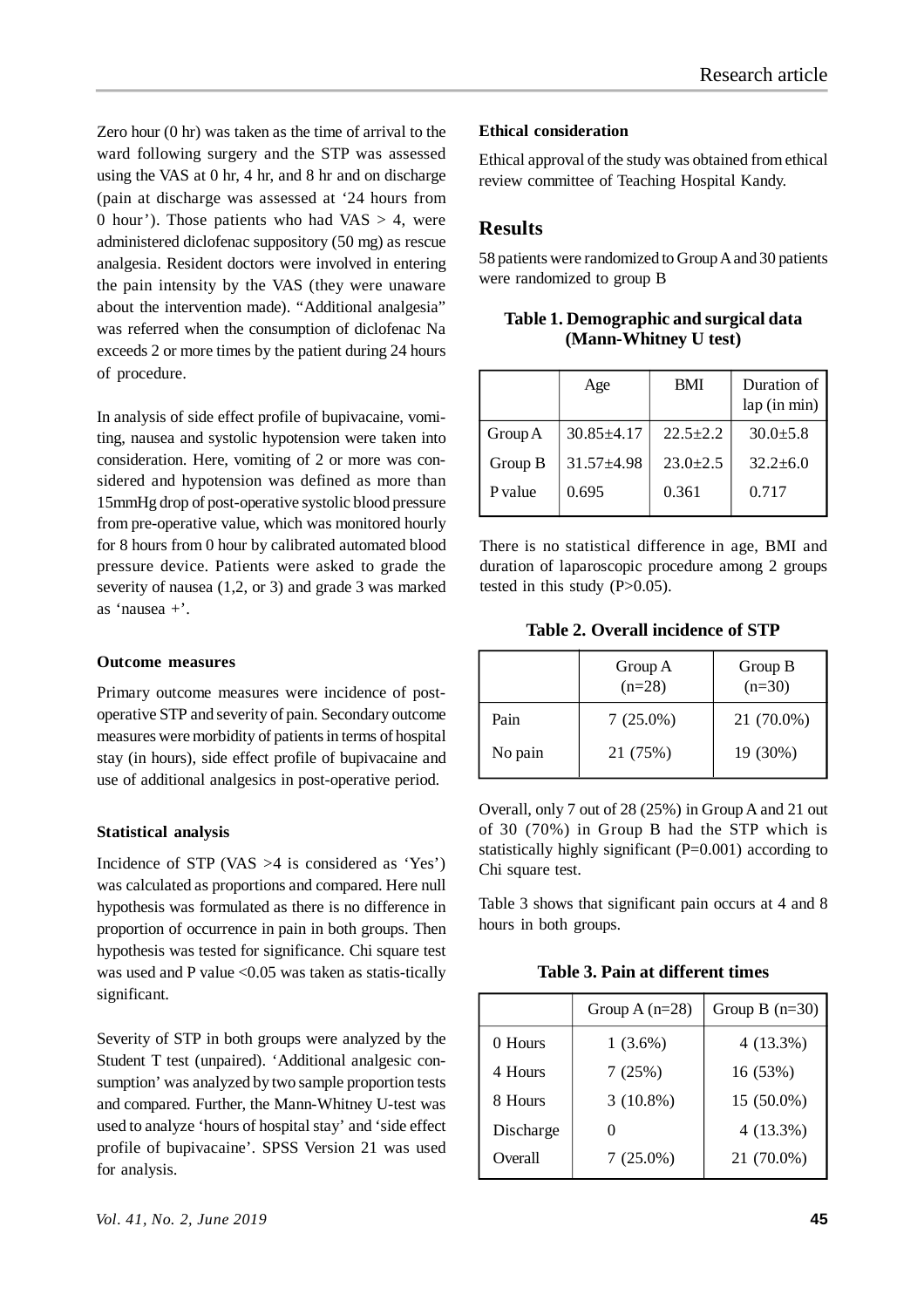|           | N  | Mean VAS | SD (Standard<br>Deviation) | SEM (Standard<br>error of Mean) | P-value |
|-----------|----|----------|----------------------------|---------------------------------|---------|
| Group A   | 28 | 3.86     | 1.53                       | 0.290                           | 0.004   |
| Group $B$ | 30 | 6.21     | 1.83                       | 0.346                           | 0.004   |

**Table 4. Severity of STP (Student's T test)**

Severity of STP following laparoscopy among 2 groups were compared by unpaired T test for significance and there is a significant higher severity of pain was reported in Group B ( $P=0.004$ ).

## **Post-operative morbidity**

This was assessed by additional analgesic consumption, early mobilization and side effect profile of bupivacaine.

|            |           | Group A | Group B | Chi square test |
|------------|-----------|---------|---------|-----------------|
| Additional | Not given | 21      | 10      | $P=0.003$       |
| analgesia  | given     |         | 20      |                 |
| Total      |           | 28      | 30      |                 |

## **Table 5. Additional analgesic consumption**

Additional analgesic consumption after the laparoscopy was significantly high (Chi square test) in Group B (P-value is 0.003).

## **Table 6. Side effect profile**

| Side effect profile | Group A | Group B | T-Test    |
|---------------------|---------|---------|-----------|
| No side effects     | 10      | 22      |           |
| Nausea              | 13      | 6       | $P=0.013$ |
| Vomiting            | 3       |         | $P=0.374$ |
| Hypotension         | 2       |         | $P=0.423$ |

Nausea was the only side effect seen significantly higher in Group  $A (P < 0.05)$ .

## **Table 7. Hospital stay (in hours) (Chi Square test)**

|         | N  | Mean (hours) | <b>SD</b> | <b>SEM</b> | $Sig(2-tailed)$<br>T-Test) |
|---------|----|--------------|-----------|------------|----------------------------|
| Group A | 28 | 9.43         | 2.008     | 0.379      | 0.002                      |
| Group B | 30 | 13.36        | 2.984     | 0.564      | 0.002                      |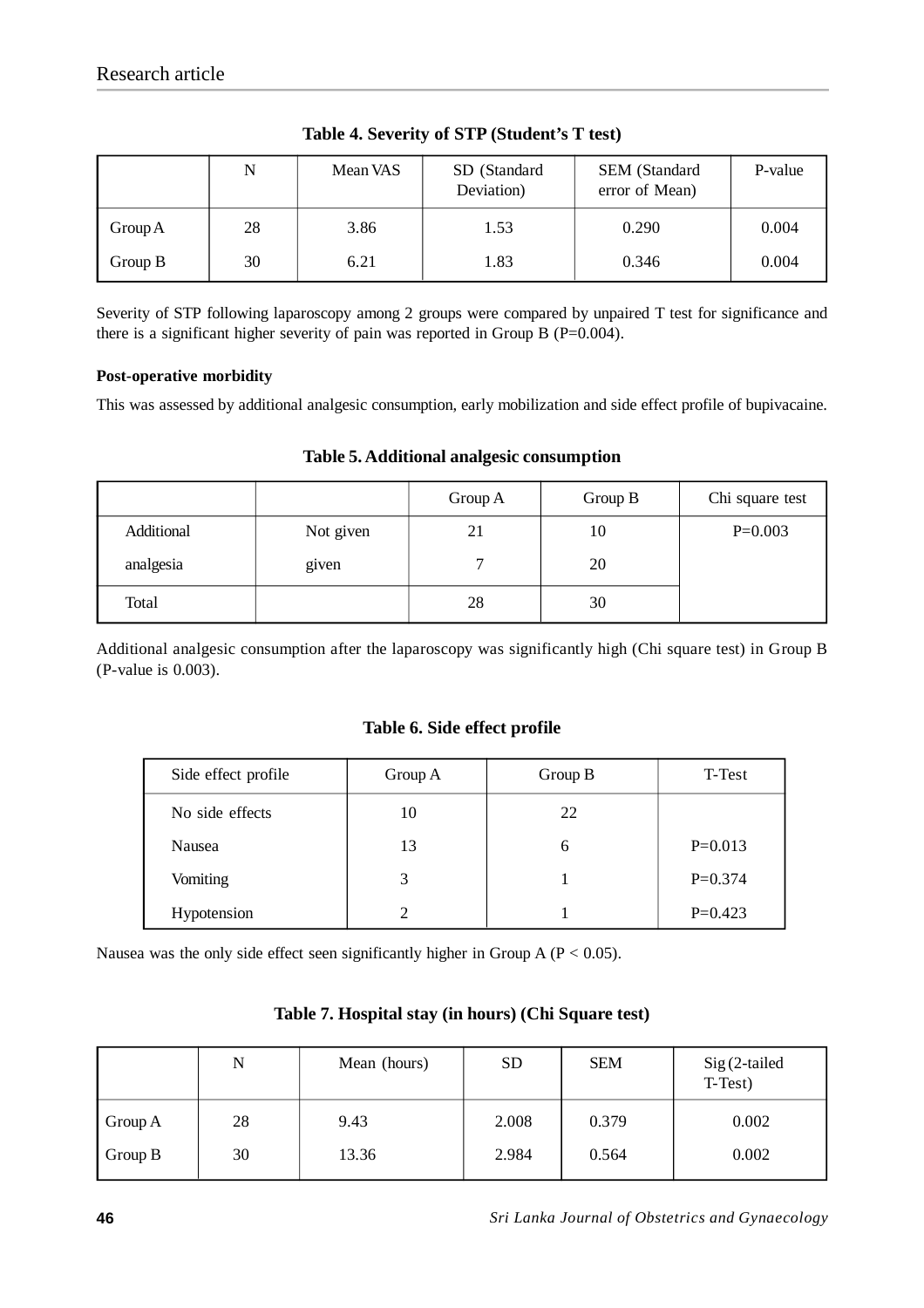Here, the time taken to mobilize independently from the bed was calculated as 'Hospital stay' in hours. However, all patients were kept for at least 24 hours from the laparoscopy to complete the study protocol.

**Table 8. Sub-group analysis (Cross-tabulation)**

| Duration of stay | Group A    | Group B    |  |
|------------------|------------|------------|--|
| Up to 10 hours   | 85.7% (24) | 23.26% (7) |  |
| $>10$ hours      | 14.3% (4)  | 76.7% (23) |  |

When this is analyzed by chi-square test, [X2] value=23.26, P=<0.001, OR = 22 (95% CI 5.47- 88.42)], patients who were given bupivacaine are at least 5.47 times likely to be discharged early than not given. Hence, bupivacaine has significantly shortened the post-operative hospital stay.

## **Discussion**

In order to minimize confounding errors, these laparoscopies were performed by same operator (Resident Obstetrician) and uniformity in procedure, intraabdominal pressure and gas flow rate were maintained. Our study showed that overall incidence of STP following diagnostic laparoscopy in control group was 70%, which is comparable with previous studies  $(35-80\%)$ <sup>1</sup>. So, it is a very common complication than we see in our clinical practice. Another main finding in this study was, most patients experienced the STP at 4 and 8 hours after the surgery. It is a valuable information when one contemplates this as a day-case procedure. One could then, formulate a logical pain relief plan upon discharge.

Pain at 0hour was not different among 2 groups (P=0.09 as 2-tailed significant test was 0.179) in occurrence and severity. This might be well explained by the effect of anesthetic drugs given during the procedure. Not only the incidence, but the severity too was noted to be higher in control group. Mean VAS in Group A and Group B were 3.86 and 6.21 respectively. Even though the perception of pain is highly subjective and many confounders can influence the outcome, every step had been taken to minimize those effects. Meanwhile, patients were specifically asked about the STP, not the abdominal pain. Fortunately, no one had any significant abdominal pain due to the procedure and the pain other than STP was managed according to the standard post-operative care.

We selected 0.25% bupivacaine as intra-abdominal analgesia for this study because of its safety, potency, feasibility and prolonged duration of action (half-life is between 5 and 16 hours)<sup>11</sup>. Instillation of bupivacaine required only a minimal skill. In this study, we found out that the bupivacaine is more effective than normal saline in alleviating STP following diagnostic laparoscopy.

Outside this study, usually most of our patients do not complain of STP. Because they may think this is 'normal' after the procedure or complain as 'nonspecific pain'. This might be one of the reasons why we do not see STP as common as reported.

Mean post-operative hours confined to bed in Group A and group B were 9.40 and 13.30 respectively (P=0.002). Approximately 85% of patients in Group A got out of bed independently before 10 hours, while only 23% in Group B was able to do so. Hence, those who were given bupivacaine is at least 5 times more likely to mobilize (discharge) earlier than control (95% CI 5.47-88.42).

One fourth of patients in Group A and two third of patients in Group B had taken additional analgesia (as diclofenac Na 50 mg suppositories) within 24 hours of procedure. Both percentages were compared by T-Test and there was again significant increase in need of analgesia in control group (P=0.003).

In order to assess the side effect profile of bupivacaine, nausea, vomiting and hypotension (which are more frequent adverse effects of bupivacaine reported in literatures<sup>9,10</sup>) are analyzed. Bupivacaine group had significantly higher incidence of nausea (P=0.006) than control group, while other side effects were similar in both groups. Even though, nausea is non-specific symptom, it is the commonest side effect of bupivacaine in our study.

There were no demographic factors influencing the incidence of STP such as age and BMI. According to the previous works, residual gas left-in situ, time of procedure and intra-abdominal pressure might have influenced the incidence of STP<sup>13</sup>, but these factors were minimized by randomization and maintaining the uniformity in both groups.